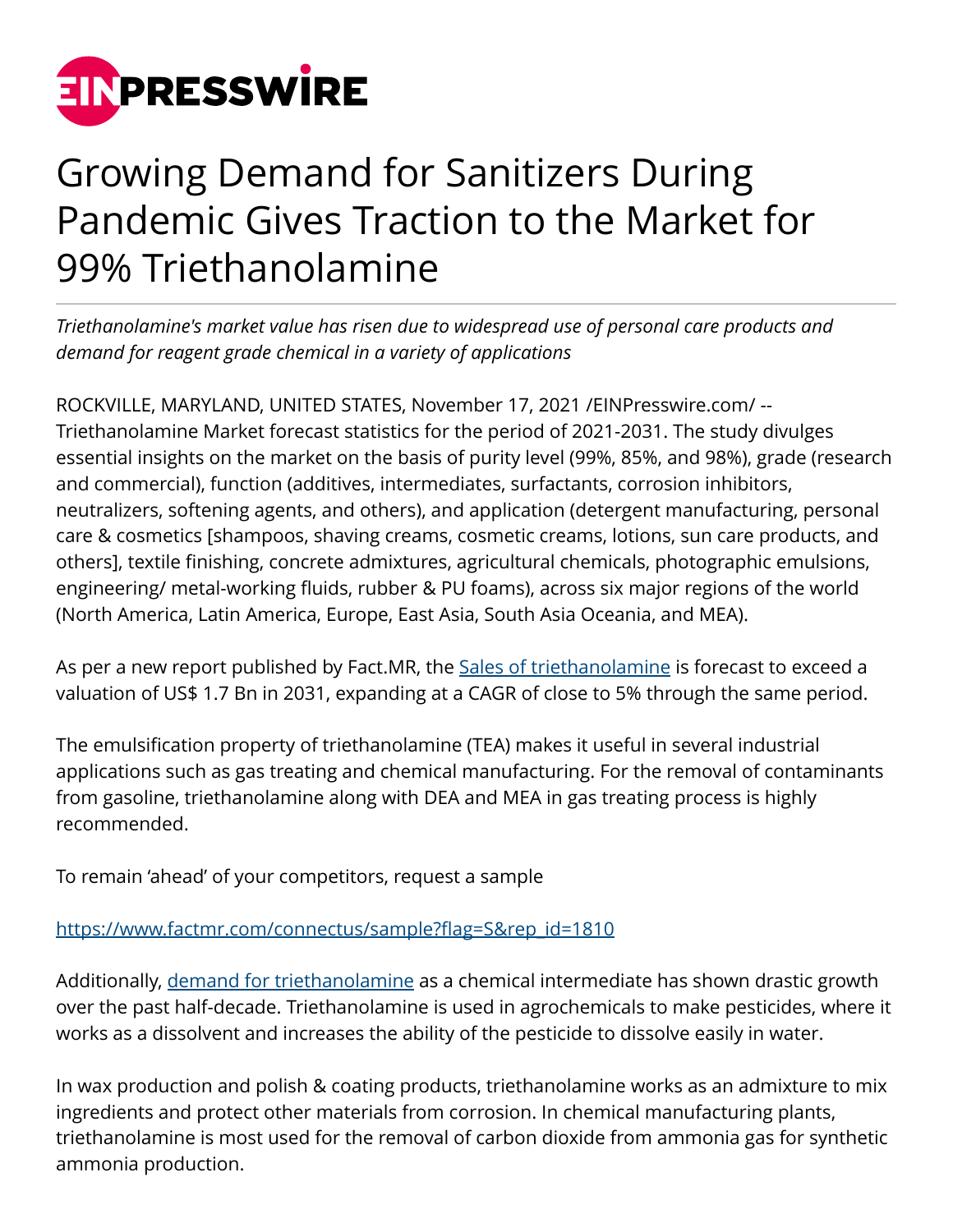Key Takeaways from Market Study

East Asia accounts for the most consumption of 85% Triethanolamine, with an absolute \$ opportunity worth US\$ 288 Mn predicted by 2031.

Followed by East Asia, South Asia & Oceania is anticipated to garner a dollar opportunity of US\$ 120 Mn over the long-run forecast period.

On the basis of purity level, 99% purity grade triethanolamine dominates the market. In terms of volume, 99% purity grade is expected to register a CAGR of 4.5% over the forecast period, and gain around 144 BPS in market share.

Commercial grade triethanolamine is projected to create an absolute \$ opportunity of US\$ 616 Mn during forecast period of 2021 to 2031.

Textile finishing applications are projected to grow 1.5X in value over the next ten years. Concrete admixture applications are projected to grow 1.7X in value during the forecast period of 2021-2031.

The Middle East & Africa and Latin America together hold a minute market share.

Speak To Research Analyst For Detailed Insights

[https://www.factmr.com/connectus/sample?flag=AE&rep\\_id=1810](https://www.factmr.com/connectus/sample?flag=AE&rep_id=1810)

"Diversified portfolio of triethanolamine has reduced market risk multi- fold over the past halfdecade,"says a Fact.MR analyst.

triethanolamine market application

Key Market Segments Covered

By Purity Level 99% Triethanolamine 98% Triethanolamine 85% Triethanolamine

By Grade Triethanolamine for Research Purposes Triethanolamine for Commercial Purposes

By Function Triethanolamine as Additives Triethanolamine as Intermediates Triethanolamine as Surfactants Triethanolamine as Corrosion inhibitors Triethanolamine as Neutralizers Triethanolamine as Softening Agents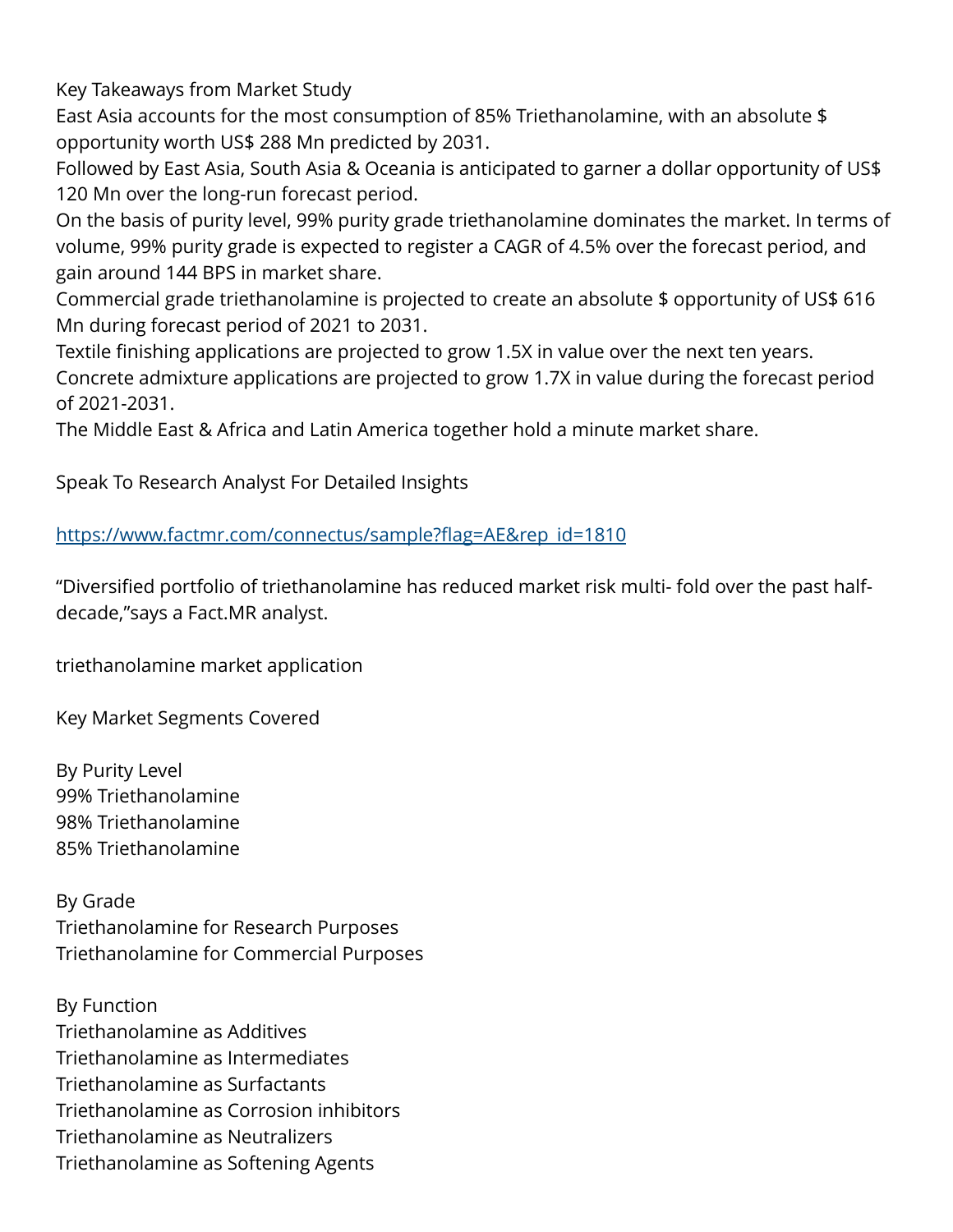**Others** 

By Application Triethanolamine for Detergent Manufacturing Triethanolamine for Personal Care & Cosmetics Shampoos Shaving Creams Cosmetic Creams Lotions Sun care products Others

Triethanolamine for Textile Finishing Triethanolamine for Concrete Admixtures Triethanolamine for Agricultural Chemicals Triethanolamine for Photographic Emulsions Triethanolamine for Engineering/ Metal-working Fluids Triethanolamine for Rubber & PU Foams

Full Access of this Report Is Available at

# <https://www.factmr.com/checkout/1810>

By Region North America Latin America Europe East Asia South Asia & Oceania MEA

#### Winning Strategy

The market is highly consolidated and manufacturers are trying to maintain their long-run dominance in the market. Key manufacturers are constantly involved in developing new product lines to enter new application areas. Moreover, their thirst for market dominance is high owing to a rapidly growing market with higher potential.

**BASF** Huntsman Corporation INEOS Oxide Jiahua Chemicals Inc. Nippon Shokubai Nouryon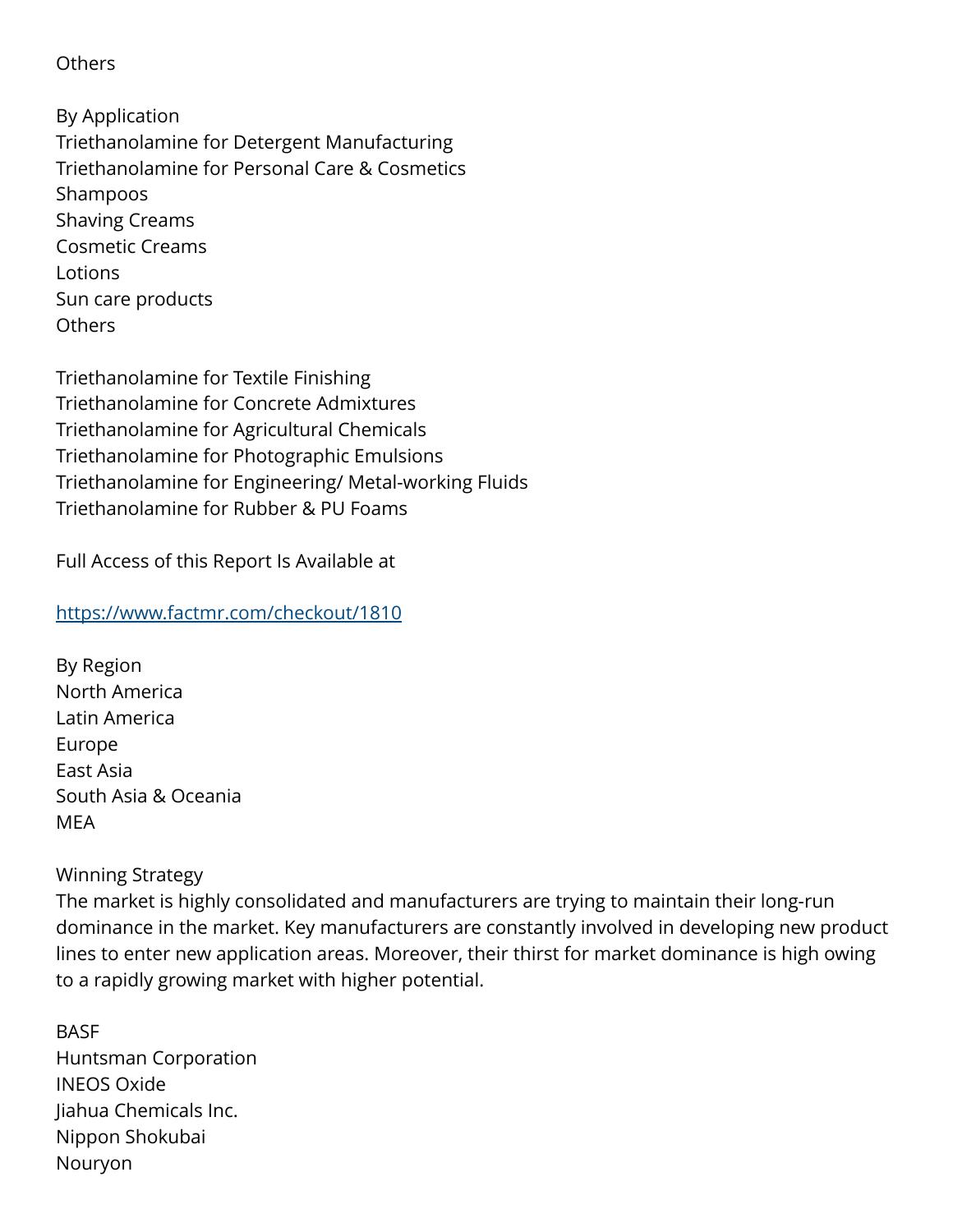Oriental union chemical Corporation PCC Group SABIC Sintez OKA Group of Companies The Dow Chemical Company San Fu Chemical CO. LTD.

Get More Insights

[https://www.prnewswire.com/news-releases/waxes-and-polishes-remains-top-selling](https://www.prnewswire.com/news-releases/waxes-and-polishes-remains-top-selling-automotive-aftermarket-appearance-chemicals-with-sales-growing-at-3-through-2031-concludes-factmr-301327989.html)[automotive-aftermarket-appearance-chemicals-with-sales-growing-at-3-through-2031-concludes](https://www.prnewswire.com/news-releases/waxes-and-polishes-remains-top-selling-automotive-aftermarket-appearance-chemicals-with-sales-growing-at-3-through-2031-concludes-factmr-301327989.html)[factmr-301327989.html](https://www.prnewswire.com/news-releases/waxes-and-polishes-remains-top-selling-automotive-aftermarket-appearance-chemicals-with-sales-growing-at-3-through-2031-concludes-factmr-301327989.html)

# More Valuable Insights

Fact.MR, in its new offering, presents an unbiased analysis of the 85% Triethanolamine market, presenting historical demand data (2016-2020) and forecast statistics for the period of 2021- 2031. The study divulges essential insights on the market on the basis of purity level (99%, 85%, and 98%), grade (research and commercial), function (additives, intermediates, surfactants, corrosion inhibitors, neutralizers, softening agents, and others), and application (detergent manufacturing, personal care & cosmetics [shampoos, shaving creams, cosmetic creams, lotions, sun care products, and others], textile finishing, concrete admixtures, agricultural chemicals, photographic emulsions, engineering/ metal-working fluids, rubber & PU foams), across six major regions of the world (North America, Latin America, Europe, East Asia, South Asia Oceania, and MEA).

#### About Us:

Market research and consulting agency with a difference! That's why 80% of Fortune 1,000 companies trust us for making their most critical decisions. While our experienced consultants employ the latest technologies to extract hard-to-find insights, we believe our USP is the trust clients have on our expertise. Spanning a wide range – from automotive & industry 4.0 to healthcare & retail, our coverage is expansive, but we ensure even the most niche categories are analyzed. Our sales offices in United States and Dublin, Ireland. Headquarter based in Dubai, UAE. Reach out to us with your goals, and we'll be an able research partner.

# Contact:

US Sales Office: 11140 Rockville Pike Suite 400 Rockville, MD 20852 United States